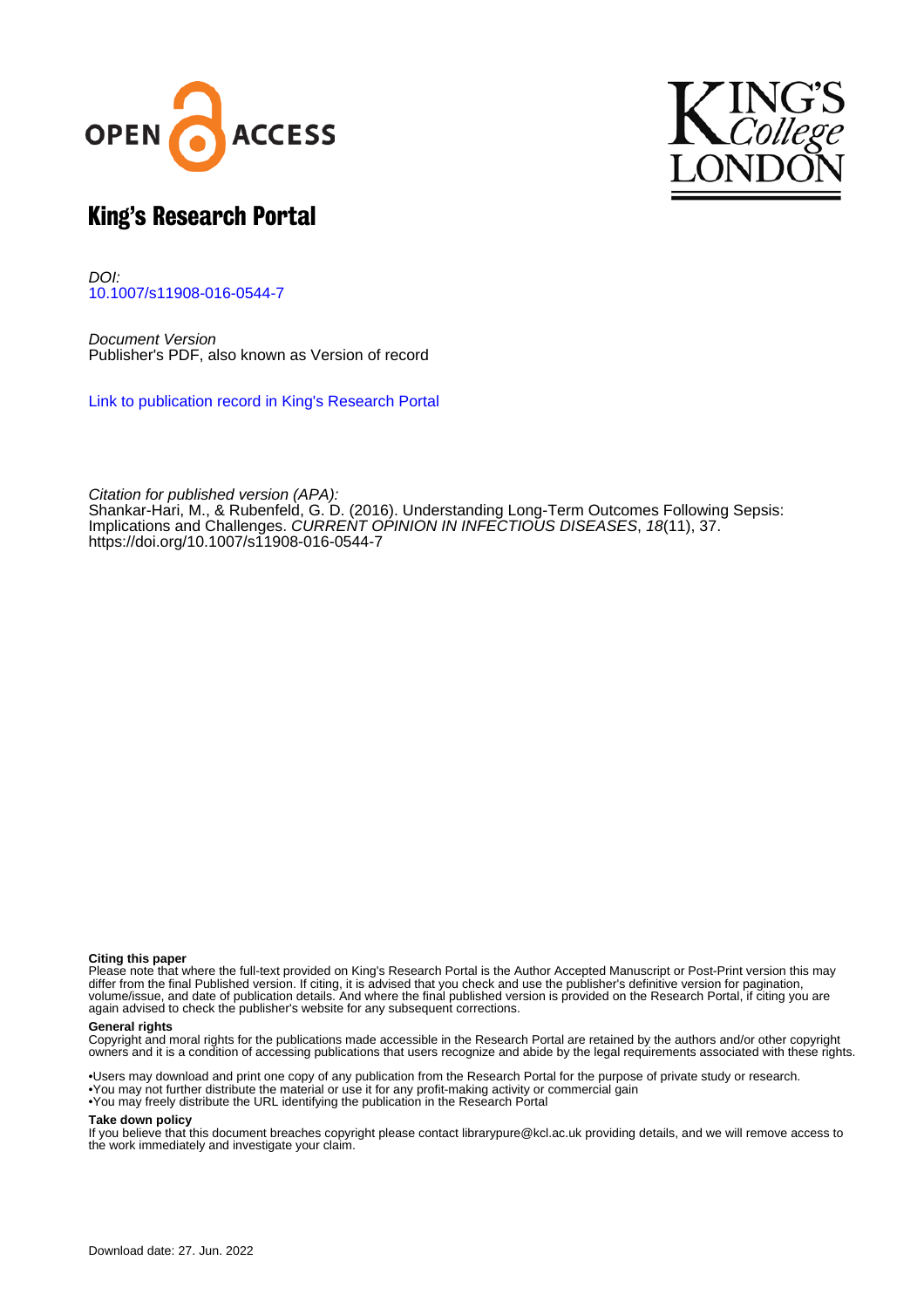SEPSIS AND ICU (JL VINCENT, SECTION EDITOR)



# Understanding Long-Term Outcomes Following Sepsis: Implications and Challenges

Manu Shankar-Hari<sup>1,2</sup>  $\cdot$  Gordon D. Rubenfeld<sup>3</sup>

Published online: 6 October 2016  $\odot$  The Author(s) 2016. This article is published with open access at Springerlink.com

Abstract Sepsis is life-threating organ dysfunction due to infection. Incidence of sepsis is increasing and the shortterm mortality is improving, generating more sepsis survivors. These sepsis survivors suffer from additional morbidities such as higher risk of readmissions, cardiovascular disease, cognitive impairment and of death, for years following index sepsis episode. In the first year following index sepsis episode, approximately 60 % of sepsis survivors have at least one rehospitalisation episode, which is most often due to infection and one in six sepsis survivors die. Sepsis survivors also have a higher risk of cognitive impairment and cardiovascular disease contributing to the reduced life expectancy seen in this population, when assessed with life table comparisons. For optimal design of interventional trials to reduce these bad outcomes in sepsis survivors, in-depth understanding of major risk factors for these morbid events, their modifiability and a causal relationship to the pathobiology of sepsis is essential. This review highlights the recent advances, clinical and methodological challenges in our understanding of these morbid events in sepsis survivors.

This article is part of the Topical Collection on Sepsis and ICU

 $\boxtimes$  Manu Shankar-Hari manu.shankar-hari@kcl.ac.uk

- <sup>1</sup> Critical Care Medicine, Guy's and St Thomas' NHS Foundation Trust, 1st Floor, East Wing, St Thomas' Hospital, London SE17EH, UK
- <sup>2</sup> Division of Asthma, Allergy and Lung Biology, Kings College London, London SE1 9RT, UK
- <sup>3</sup> Interdepartmental Division of Critical Care Medicine, Sunnybrook Health Sciences Centre, 2075 Bayview Avenue, D5 03, Toronto, ON M4N 3M5, Canada

Keywords Sepsis . Epidemiology . Causality . Long-term outcomes . Morbidity . Mortality . Survivors

# Introduction

Sepsis has been redefined recently as life-threatening organ dysfunction caused by dysregulated host responses to infection and septic shock as a subset of sepsis in which particularly profound circulatory, cellular and metabolic abnormalities are associated with a greater risk of mortality than with sepsis alone [[1,](#page-6-0) [2\]](#page-6-0).

Globally, sepsis is common, with an estimated population incidence of 270 (95 % CI 176–412) cases per-100,000 person-years and acute mortality of 26.0 %[[3\]](#page-6-0). A number of reasons suggest even this underestimates the magnitude of sepsis associated mortality and morbidity. First, as the authors' of this paper [\[3](#page-6-0)] highlight, the incidence data is primarily critical care based, with limited data from low- and middleincome-countries. Second, at the bedside, sepsis cases represent either a new organ dysfunction or worsening of chronic organ dysfunction such as those seen in comorbid conditions [[1\]](#page-6-0), in the context of suspected or proven infection. The literature on prevalence of organ dysfunction outside the critical care environment is limited and when estimated appears frequently [[4](#page-6-0)]. Alongside this underestimated incidence globally, the short-term mortality from sepsis is improving [[5](#page-6-0), [6\]](#page-6-0). This epidemiology pattern generates approximately 14 million sepsis survivors globally [\[3\]](#page-6-0), increasing yearly, with ongoing health care needs [[7\]](#page-6-0).

In this background, after highlighting the conceptual approach and methodological challenges, this review focuses on the additional long-term risk of death, readmissions, cardiovascular disease, cognitive impairment and quality of life (QOL) alterations in sepsis survivors, followed by a brief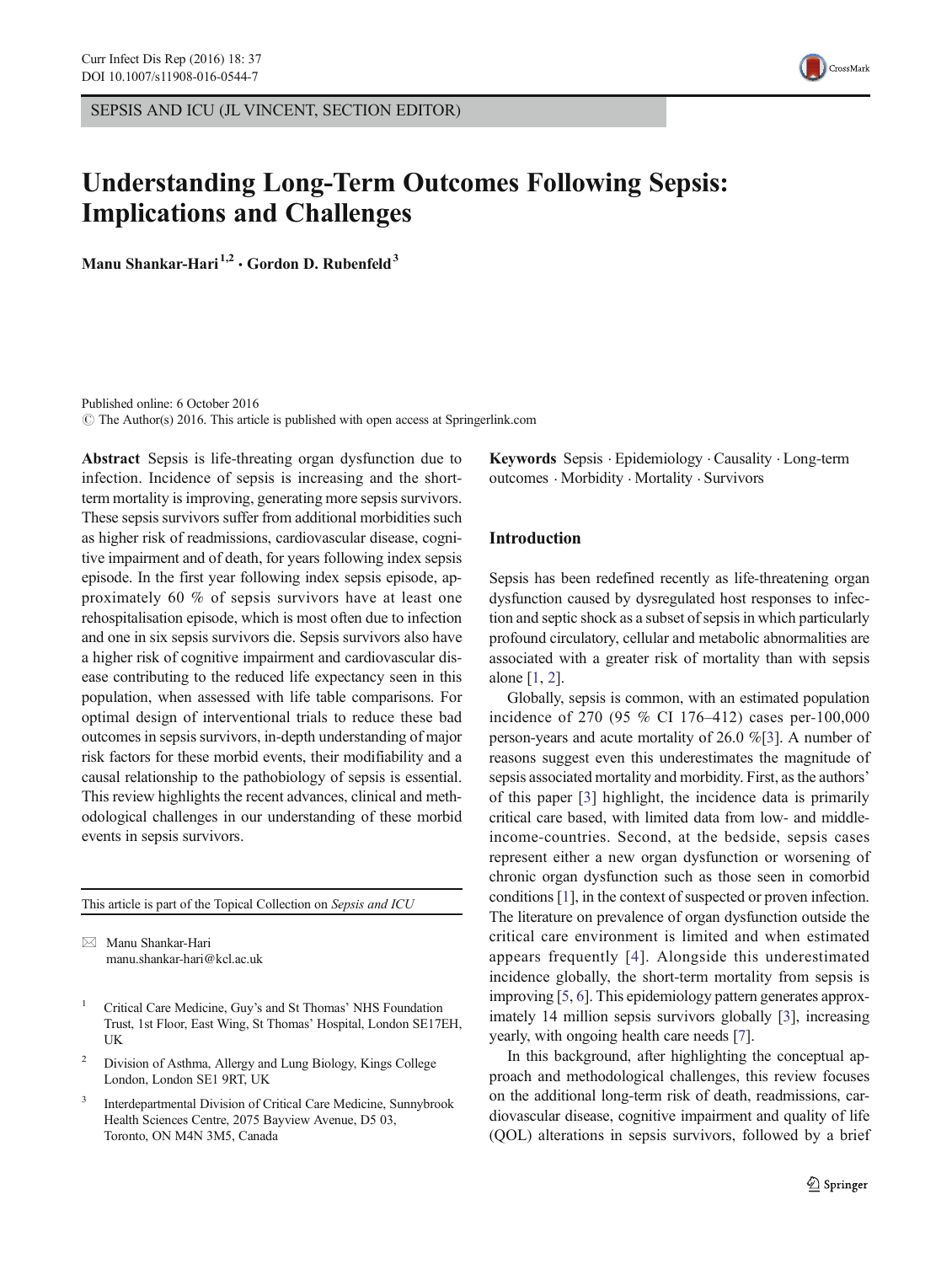overview of biological mechanisms contributing to these outcomes.

# Conceptual Approach

Sepsis and the outcomes following sepsis are best conceptualized as consequences of a complex interplay between baseline characteristics including pre-illness health status, risk factors for infection, dysregulated immune responses and those for developing acute organ dysfunction, health care setting, treatments provided and the response to treatments. The risk factors for infection include extremes of age, male sex, comorbidities, race, genetics, prior sepsis, surgery, any hospitalisation and frailty [\[8](#page-6-0)–[16](#page-6-0)]. There is no accepted definition for dysregulated immune responses in sepsis [[17](#page-6-0)], the risk factors for infection highlighted and potentially genetic variations [\[18\]](#page-6-0) determine these immune responses. The mechanisms of organ dysfunction in sepsis are still debated [[19,](#page-6-0) [20\]](#page-7-0); the risk factors for infection and immune responses are considered risk factors for organ dysfunction. In addition to short-term outcomes, all these characteristics also influence the long-term outcomes in sepsis survivors  $[21-24, 25 \cdot \cdot]$  $[21-24, 25 \cdot \cdot]$  $[21-24, 25 \cdot \cdot]$  $[21-24, 25 \cdot \cdot]$  $[21-24, 25 \cdot \cdot]$  $[21-24, 25 \cdot \cdot]$  $[21-24, 25 \cdot \cdot]$ . One of the most important lessons from the last decade of studying long-term outcomes of sepsis and other critical illnesses is that poor functional status is a risk factor for becoming critically ill as well as a frequent consequence. Similarly, many comorbidities, age and chronic diseases are risk factors both for sepsis and for impaired quality of life. Therefore, it is important in reviewing the literature to distinguish studies that have tried to separate out the potentially causal effects of sepsis from those that simply describe morbidity and mortality events [[25](#page-7-0)••]. Understanding this fundamental concept helps to identify risk factors including those that are changeable, quantify this modifiable risk and target specific interventions at specific time-points in survivor trajectory to improve health in sepsis survivors (Fig. [1\)](#page-3-0).

# Challenges

There are a number of challenges to studying the potentially causal post-acute residual effects of sepsis. First, when studying risk factors and assessing modifiable risk, the acute effects of sepsis have to be separated by specifically looking for independent associations in the sepsis survivors population as opposed to the admission cohort with sepsis. Second, doseresponse effect is important for biological plausibility arguments. An increase in sepsis severity may worsen post-acute sequelae, however, it will also increase the probability of short-term mortality. Therefore, the competing risk of death may hide the longer-term non-mortality effects of sepsis. Third, studies evaluating the long-term outcomes following sepsis often do not account for pre-illness trajectory. When this is accounted for, the independent effects of sepsis on

long-term outcomes generate different results [\[9](#page-6-0)]. Fourth, studies without control arms will not provide an estimate of sepsis attributable risk [\[25](#page-7-0)••, [26](#page-7-0)••] and therefore are of little value in planning interventions. Fifth, if the long-term outcome studied cannot be defined for all individuals in a cohort either due to death or loss to follow-up and this missing data is differential, bias due to truncation-by-death occurs [[27](#page-7-0)]. Typically, this occurs when evaluating long-term quality of life in survivors using follow up data from clinical trials and observational studies, when there is missing data from those sepsis survivors who die prior to obtaining a quality of life estimate. In the scenario where trial data is used, the probability of death in itself may be altered by the intervention and the baseline balance of randomisation is lost when assessing survivors. In observational studies, those survivors with missing data may be systematically different to those who have follow up data.

#### Methodological Approaches to Overcome Challenges

There are two ideal study designs to measure the causal effects of sepsis on long-term outcomes: a yet to be done large cohort study starting with a healthy population well before index sepsis episode to understand pre-illness trajectory, then these patients are followed through after sepsis with detailed measures of health status, processes of care, and biologic measures or an impossible controlled trial that randomly induces sepsis. The available observational studies use alternative methods to address this question with attendant limitations. To ascertain the pre-illness trajectory, a health care contact look back could be done and a look back period between one and 5 years is considered appropriate [\[28\]](#page-7-0). To account for bias secondary to lack of randomisation, there are numerous methods, the most well recognised being propensity score based matching. This approach compares the outcomes of patients who get septic with controls who were equally likely to get septic but did not [\[29](#page-7-0)]. The principal limitation being unobserved confounders may vary even after adjustment and matching. When studying long-term effects of sepsis, there are time-varying confounders and mediators such as age, comorbid conditions, chronic medications, ageing, frailty. Marginal structural models (MSMs) provide population-averaged causal effects, which go beyond the statistically independent associations generated by regression models and post estimation statistics [\[30](#page-7-0)]. Studies without control populations (patients without sepsis as exposure), sepsis attributable risk is imperceptible and is prone to inference bias if the control population chosen is not similar to sepsis cohort in all aspects except for the exposure (sepsis). This important concept is highlighted using cardiovascular events in sepsis survivors, and it is this attributable risk is what we hope to reduce using interventional studies.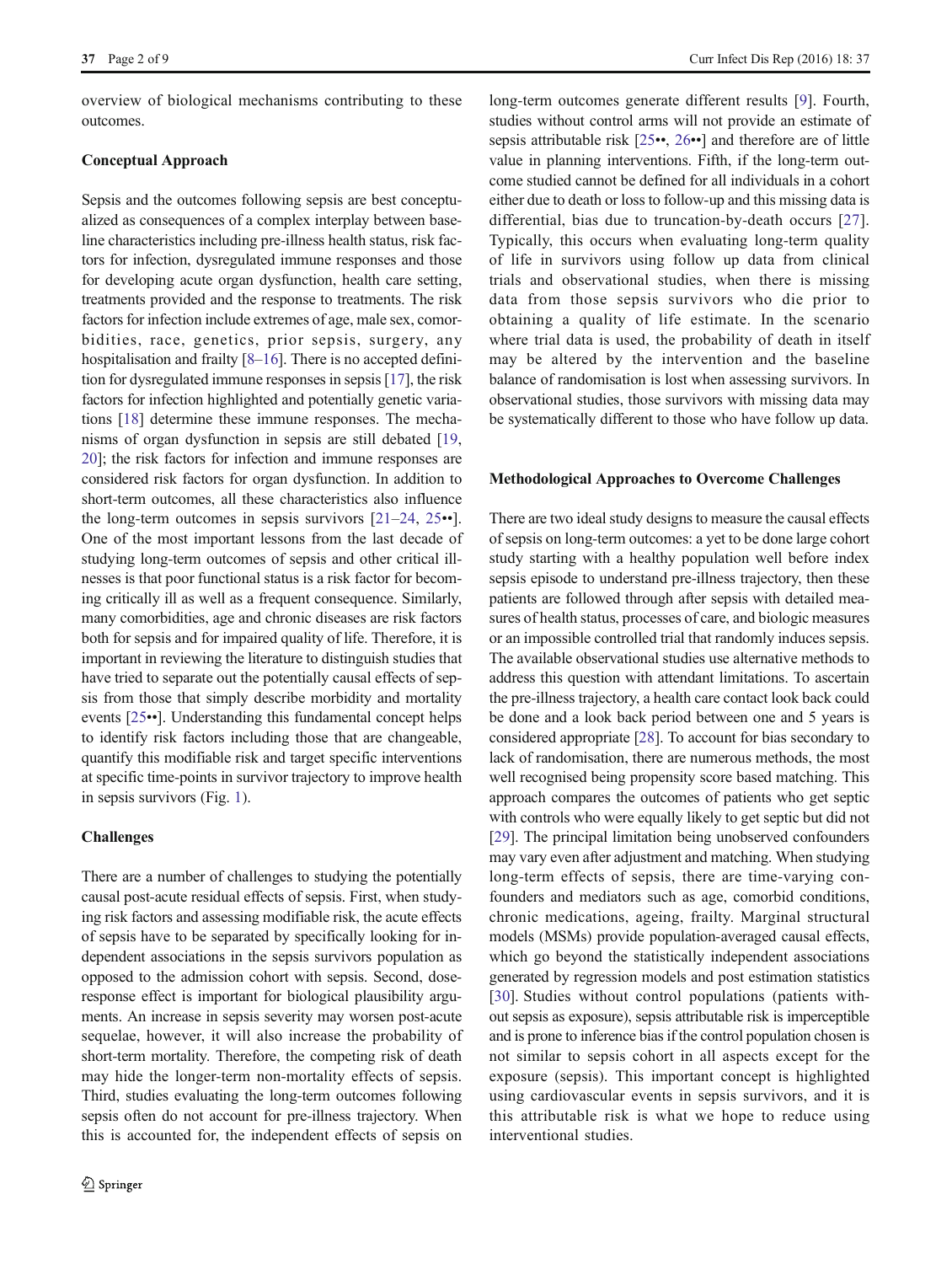<span id="page-3-0"></span>

Fig. 1 Conceptual framework for multiple interacting factors influencing sepsis associated long-term outcomes. The red triangle highlights the vicious cycle between pre-illness morbidity—sepsis—long-term outcomes pathway. The arrows represent direction of relationship between factors.

Sepsis occurs in healthy and in subjects with co-morbidities, acutely altering pre-event health state. Thus, complex interactions between pre-sepsis health state and additional morbidity and frailty related to sepsis illness influence post-sepsis health state in sepsis-survivors

#### Long-Term Outcomes

#### Mortality in Sepsis Survivors

Using fundamental principles of causality [\[31\]](#page-7-0), we recently reported the limited strength of epidemiological evidence supporting the premise that sepsis causes an increase in allcause mortality after hospital discharge (post-acute mortality) [\[25](#page-7-0)••]. Although the 1-year post-acute mortality was 16.1 %  $(95\%CI = 14.1 - 18.1\%; N = 43$  studies), there was evidence of statistical and clinical heterogeneity, bias and residual confounding. Post-acute mortality was associated with age, male, co-morbidities, and deterioration in health prior to sepsis. Since publication of our systematic review, there has been two further publications [\[32](#page-7-0)•, [33](#page-7-0)•]. The well-conducted study by Prescott et al. focussed on patients older than 65 years and used double robust analysis [\[34\]](#page-7-0) with a regression model for mortality and propensity score to account for covariates to show that sepsis is an independent risk factor for post-acute mortality [\[32](#page-7-0)•]. Using propensity score matching, Ou et al. also showed an increase in all cause mortality in sepsis survivors [\[33](#page-7-0)•]. Sepsis associated increased risk of death extends for up to ten years following index hospitalisation [\[25](#page-7-0)••, [32](#page-7-0)•, [33](#page-7-0)•, [35](#page-7-0)].

The magnitude of sepsis-post-acute mortality association varied dependent on the control population chosen for comparison. The additional hazard associated with sepsis was greatest when compared with general populations [[25](#page-7-0)••]. The magnitude of additional risk of death in sepsis survivors decreased when the selected control population had more severe non-sepsis illnesses. The major implication being that the literature currently over estimates the risk of post-acute death caused by sepsis and therefore preventable fraction is likely to be lower, which needs to be accounted for during sample size estimation in future RCTs designed to reduce late mortality in sepsis survivors.

#### Rehospitalisation in Sepsis Survivors

Compared to non-sepsis admissions, sepsis survivors had a greater risk of rehospitalisation [\[10](#page-6-0), [36](#page-7-0)–[38](#page-7-0)], and rehospitalisation increases the risk of death. The average 30-day rehospitalisation rates in sepsis survivors are between 19.9 and 32 % [[7](#page-6-0), [36](#page-7-0)–[43\]](#page-7-0). The cumulative rehospitalisation rates increases with follow-up time with the 90-day and 1-year rehospitalisation rates being 40 % [\[7,](#page-6-0) [36\]](#page-7-0) and 63.0 % [\[7\]](#page-6-0), respectively, implying persistent risk in sepsis survivors. Pneumonia survivors have lower 30-day rehospitalisation rates (16.5 % [[44\]](#page-7-0) and 18.2 % [[45](#page-7-0)••]), implying potentially a dose-response effect.

The additional readmissions risk was significantly more common in sepsis survivors with matched hospitalisations with acute medical conditions comparisons and a proportion of these readmissions are potentially preventable [[36\]](#page-7-0). In a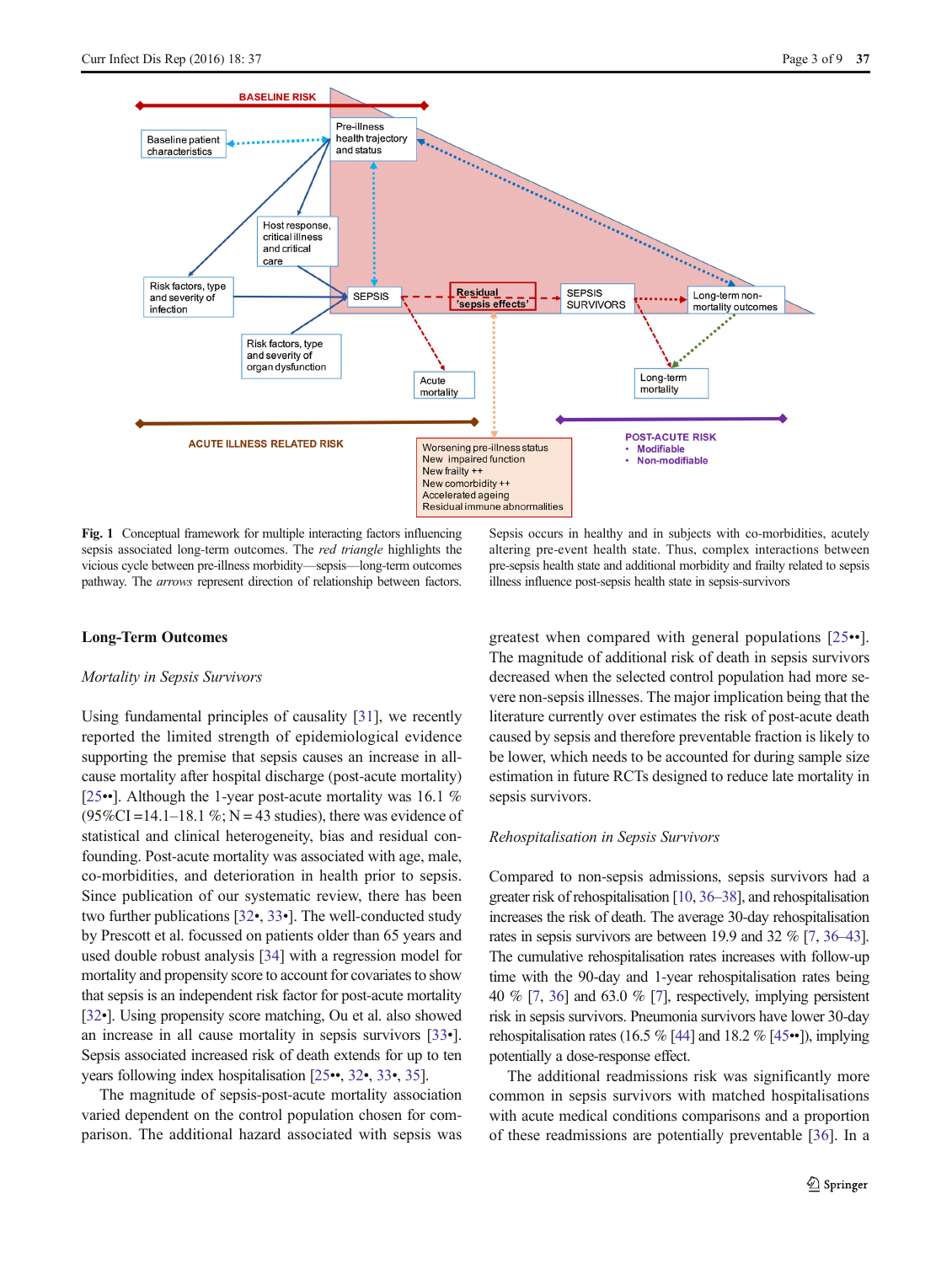retrospective cohort study, except for parenteral nutrition, the other risk factors for readmissions identified in univariate analyses such as transfusion, duration of antibiotics, disappeared after regression analyses to account for confounding [\[38\]](#page-7-0). In contrast, 30-day rehospitalisation after sepsis has been shown to be independently associated included age, malignancy diagnosis, hospitalizations in the year prior to sepsis admission and low haemoglobin concentrations at discharge [\[37](#page-7-0)].

The most common reason for rehospitalisation in sepsis survivors was infection [[46\]](#page-7-0) and infection-related rehospitalisation represented either unresolved/recurrent infection or new infections [\[38\]](#page-7-0). The risk factors and magnitude of infection-related readmissions differed based on definition used, implying clinical heterogeneity and confounding by indication in studies. Infection-related rehospitalisation was independently associated with index admission pathogens (multidrug resistant pathogens, E. Coli spp. and Bacteroides spp. infections), renal dysfunction and urinary tract source, with  $E$ Coli spp. and urinary tract being protective [\[43\]](#page-7-0). The most common site in infection-related rehospitalisation in sepsis survivors was pneumonia, whereas it was urosepsis in nonsepsis survivor rehospitalisation [\[46](#page-7-0)]. In this study, other independent risk factors for infection-related rehospitalisation were prolonged hospitalization, age and the presence of an indwelling catheter [\[46](#page-7-0)], implying admission case-mix is an important determinant for infected-related rehospitalisation in sepsis survivors.

As with post-acute mortality, further research is required to understand the true preventable fraction and modifiable risk factors for rehospitalisation, in particular infection-related rehospitalisation. Most studies censor death, which is a competing risk factor for readmissions. Independent associations generated by regression models represent strength of this relationship not a causal pathway, which is yet to be proven. The duration of additional risk of infection-related rehospitalisation and the underpinning mechanisms needs to be further characterised.

#### Cognitive Impairment in Sepsis Survivors

Hospitalization, regardless of aetiology, is associated with cognitive decline [[47,](#page-7-0) [48\]](#page-7-0). The relationship between sepsis and cognitive decline is likely to be complex and bidirectional as pre-illness cognitive decline is a risk factor for pneumonia and sepsis [\[9](#page-6-0), [49](#page-7-0), [50](#page-7-0)••] and sepsis is also an independent risk factor for cognitive decline (OR 95 % CI 3.3 (1.5–7.3)) [[49\]](#page-7-0). Thus, there is a threefold increase in risk of cognitive decline in sepsis survivors compared to control populations, but the rate of new cognitive decline in those sepsis survivors is similar to that seen with pre-illness deterioration [\[49\]](#page-7-0). Similarly, pneumonia is associated with cognitive decline and increases the hazard for dementia (OR 95 % CI 2.2 (1.6–3.6)) [\[50](#page-7-0)••]. This hazard ratio does not vary with sepsis severity, implying no dose response effect [\[50](#page-7-0)••]. Depression, which is common in sepsis survivors, is also a risk factor for pneumonia [\[51\]](#page-7-0) and sepsis [[52\]](#page-8-0) and is significantly associated with post sepsis functional impairment [\[52\]](#page-8-0).

Delirium is common during critical illness, prolongs hospitalisation and has minimal attributable mortality [\[53](#page-8-0)•]. Acute delirium is also associated with cognitive impairment including dementia and depression during longer-term followup of critical illness survivors [[54,](#page-8-0) [55\]](#page-8-0) and in hospitalised patients [[56\]](#page-8-0). Sepsis is associated with delirium [\[57\]](#page-8-0) and pre-sepsis episode cognitive decline. Thus, the post-sepsis cognitive decline could either have a causal relationship with sepsis or could be unrelated to sepsis but acting via the delirium pathway. A related concept that is difficult to test with new-onset cognitive decline or dementia is the extent of cognitive reserve, whether and how this reserve is modified by sepsis. This is important as incident cognitive decline is related to cognitive reserve and depends on follow-up duration [\[58](#page-8-0)].

#### Cardiovascular Complications in Sepsis Survivors

In the last 3 years, numerous studies have reported the longterm risk of cardiovascular events in sepsis survivors. Corrales-Medina et al. followed two community-based cohorts (>65 years of age and 45–64 years of age) and assessed the relationship between index pneumonia episode and subsequent cardiovascular disease (CVD) events over a 10-year period [\[59](#page-8-0)]. In this study, CVD events were myocardial infarction, stroke and fatal coronary heart disease. The older cohort had greater CVD events (34.9 % compared to 16.5 %). In both cohorts, sepsis was an independent risk factor for CVD events and the risk was greatest in the year following index pneumonia episode [\[59\]](#page-8-0). Of note, there were residual imbalances in covariates (e.g. hypertension, diabetes mellitus, smoking), despite incidence density sampling used to match cases to controls in this study [\[59\]](#page-8-0). Using propensity score based matching; Yende et al. assessed the independent risk of cardiovascular events after sepsis as an explanation for long term increased mortality risk in sepsis survivors [[26](#page-7-0)••]. The primary outcome was the 1-year incidence rate of hospitalised cardiovascular events in sepsis survivors. Sepsis survivors had statistically significant higher rate of cardiovascular events when compared to propensity matched critically ill, hospitalised infected controls, and hospitalised non-infected controls. However, the magnitude of risk attributable to sepsis was minimal when cardiovascular event risks of acute care and baseline characteristics were accounted for [[26](#page-7-0)••]. Jafarzadeh et al. assessed the cumulative 5-year risk of cardiovascular events in sepsis and used MSMs to generate a causal inference of additional risk. The odds ratio for sepsis associated any CVD was 2.39 (1.88–3.03), and there was a dose response with increase in severity (Bacteremia = 1.52 (1.21–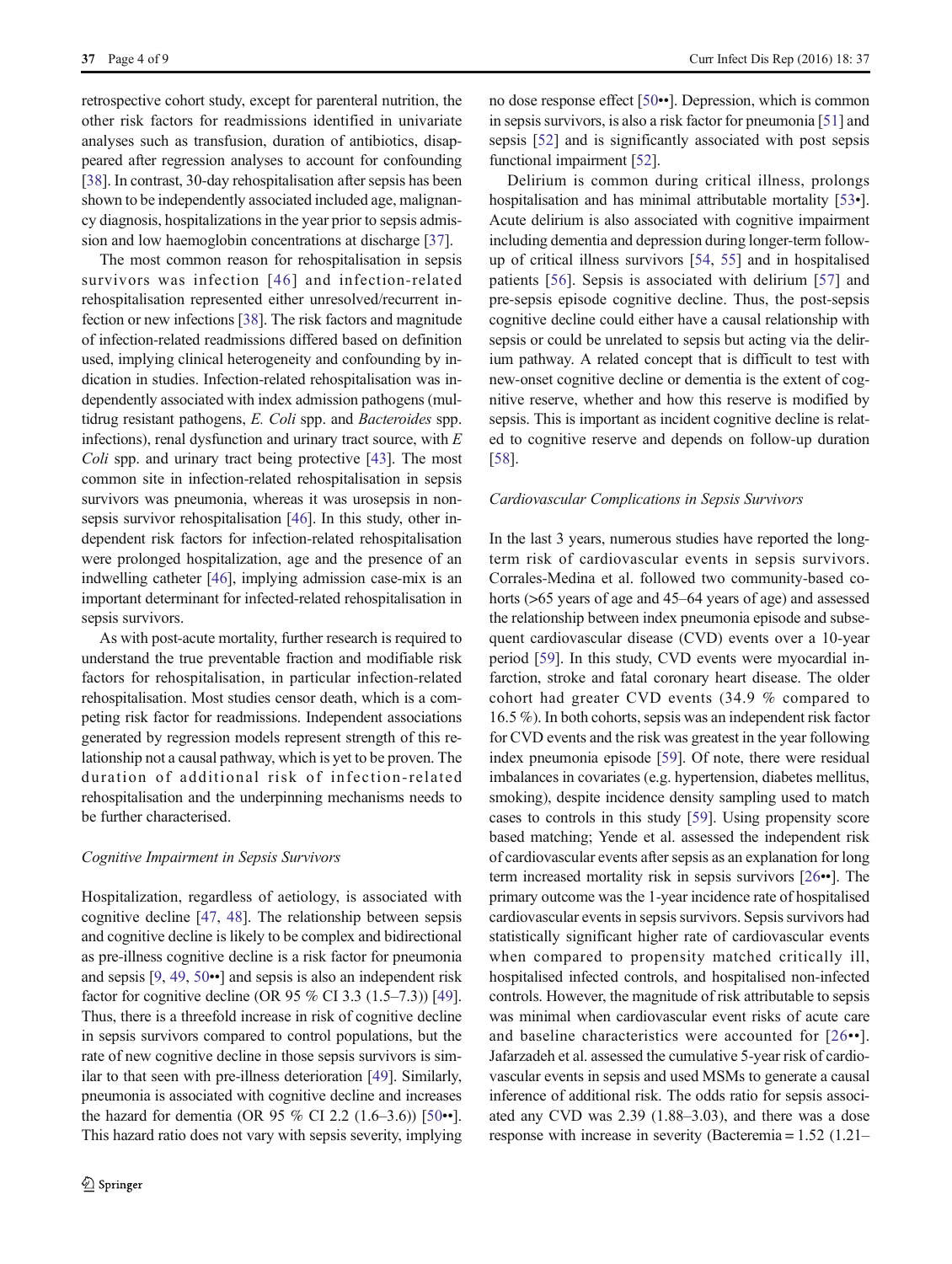1.90); Sepsis =  $3.60$  (2.59–5.00); and Septic shock =  $4.55$ (3.58–5.78)). In a community acquired bacteremia cohort from Denmark with matched general population controls and hospital controls, Dalager-Pedersen et al. show that the risk of myocardial infarction is greatest in the first 30-days following bacteremia. This independent association disappears by 6 months following index bacteremia [\[60\]](#page-8-0). Similar duration of additional risk for CVD events has been reported in other cohorts [\[33](#page-7-0)•, [61\]](#page-8-0).

#### Quality of Life in Sepsis Survivors

Winters et al. performed a systematic review and identified 12 studies that used different validated tools to assess the QOL in sepsis survivors, the most common being Short Form 36 (SF-36) [\[62\]](#page-8-0). Overall, sepsis survivors have impaired QOL compared to population norms [\[62](#page-8-0), [63](#page-8-0)] and this impaired QOL lasts as long as 5-years after index admission [\[64\]](#page-8-0). To account for pre-illness status and truncation-by-death issues highlighted earlier, Yende et al. used patients enrolled in two randomised controlled trials and who lived independently prior to the index sepsis episode to show impaired QOL in sepsis survivors [[65](#page-8-0)]. However, the SF-36 scores in sepsis survivors were similar to patients with comorbid conditions such as chronic obstructive pulmonary disease, hypertension and congestive heart failure [[66](#page-8-0)]. Sepsis survivors also have similar QOL to non-sepsis critically ill survivors [\[64,](#page-8-0) [66](#page-8-0)–[68](#page-8-0)]. Prehospital QOL appears to be an important determinant of QOL after discharge following hospitalisation and the magnitude of additional risk due to critical illness is small compared to all cause hospitalisations [[69](#page-8-0)]. These observations challenge a causal inference of sepsis effect on QOL.

# Biological Explanations for Long-Term Effects in Sepsis Survivors

Despite the robustness of statistical methods and independent associations with some of the long-term outcomes following sepsis, the epidemiological causality and biological mechanisms are yet to be proven. The cause of death in sepsis survivors is seldom reported, and the mechanisms leading to accelerated death in sepsis survivors, if this observation is causal, are uncertain. Sepsis often occurs in patients with comorbid conditions [[13,](#page-6-0) [70](#page-8-0)], frail and elderly [\[8\]](#page-6-0). Many of the long-term outcomes reported in sepsis survivors are also common in elderly and frail populations, implying accelerated ageing could be a potential mechanism. Aging is a multisystem process characterised by cell damage, responses to these cell damage events and the ensuing phenotype. The cell damage is considered secondary to genomic instability, telomere attrition and epigenetic alterations [[71](#page-8-0)], which is a nascent literature in sepsis [[72](#page-8-0)–[74](#page-8-0)]. The cell damage events seen in aging results in abnormalities of nutrient sensing, mitochondrial function and cellular senesce [[71\]](#page-8-0), some of which are also seen in sepsis. Ageing results in impaired lymphopoiesis with relative preservation of myelopoiesis, with reduction in stem cells. The T cell memory pool is increased, with skewed expansion of CD8 T cells and CD4 differentiation into Th17 population with reduced B cell diversity. The lymphocytes from sepsis patients share a number of these features [\[75\]](#page-8-0), implying accelerated aging of the immune system in sepsis.

In well-characterised caecal ligation and puncture murine models of sepsis, sepsis results in sustained central nervous system inflammation after recovery, which could explain the long-term cognitive impairments reported [\[76\]](#page-8-0). In similar murine models, elevated serum levels of high mobility group box 1 (HMGB1) was associated with cognitive dysfunction [\[77\]](#page-8-0) and is hypothesised to act via the up regulated receptor for advanced glycation end products (RAGE) [[78](#page-8-0)]. Thus, the hypothesis that neuronal inflammation in sepsis survivors explains cognitive impairment should be studied. Kaynar et al. did a RCT using CLP sepsis models in murines predisposed to atherosclerosis (ApoE-deficient) and with wild-type mice [\[79](#page-8-0)]. The authors showed that sepsis resulted in persistent inflammation that predisposes to accelerated atherosclerosis [\[79](#page-8-0)], which provides an explanation for CVS risk in sepsis survivors in addition to baseline demographic and other risk factors. In the future, understanding of mechanisms underpinning this accelerated atherosclerosis may identify potential intervention targets.

Readmissions due to infections in sepsis survivors could be either due to impaired immune system functions and/or imbalances in the gastrointestinal microbial flora (dysbiosis) in sepsis. The acute immune responses in sepsis characterised using pan leukocyte transcriptome profiles show activation of pro-inflammatory and anti-inflammatory pathways in the innate and adaptive immune systems and leaves residual immunosuppression in sepsis survivors [[17,](#page-6-0) [80](#page-8-0)–[82\]](#page-8-0). The mechanisms for post-acute immunosuppression in sepsis survivors are not well understood. To date, one pilot study involving just eight patients highlight abnormalities in T cells and impaired cytokines responses to extrinsic stimuli, longafter index sepsis episode [[83](#page-8-0)]. Aside from the small sample size, the variable time interval from index sepsis episode to immune assessments (between 9 and 60 months) and high risk of bias preclude meaningful inferences. Similar changes were also observed in splenocytes and lung parenchyma in a landmark paper studying deaths from protracted sepsis [[84\]](#page-8-0). A healthy microbiome consists of obligate anaerobes (e.g. Bacteroidetes, Firmicutes), and facultative anaerobes (e.g. Proteobacteria) with diverse with metabolic functions that maintain check on pathological bacterial density [\[85](#page-9-0)–[87](#page-9-0)]. Acute illness, hospitalisation and antibiotics alter this balance towards a simpler and potentially pathogenic gut bacterial flora alongside increase in risk for Clostridium Difficile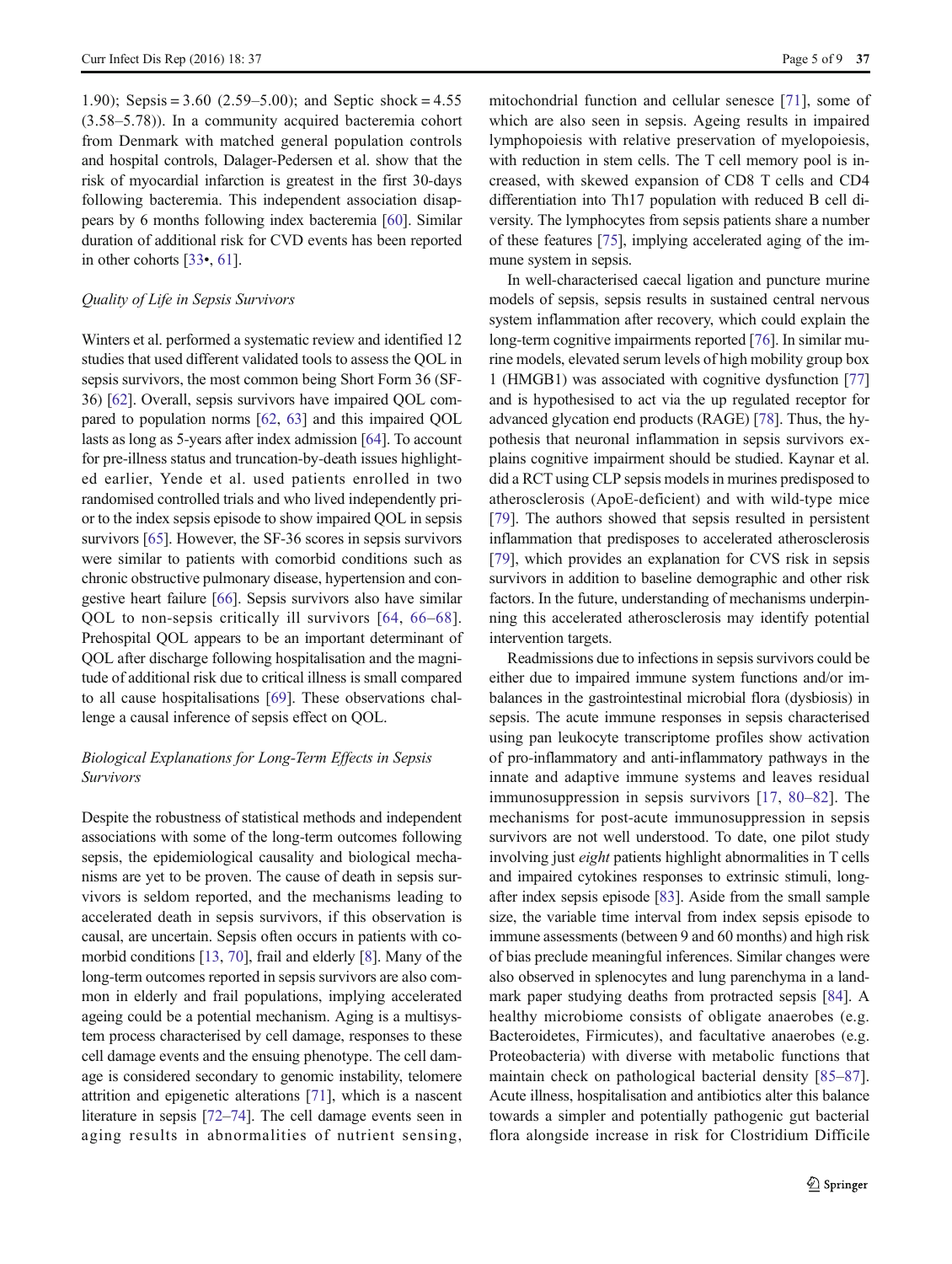<span id="page-6-0"></span>infections [[87](#page-9-0)–[89](#page-9-0)]. In a study that did not provide any microbiological evidence but presumed dysbiosis based on the microbiome literature, suggested dysbiosis as a risk factor for infection related rehospitalisation in sepsis survivors [10]. Thus, it is valid to hypothesise that both immunosuppression and dysbiosis in sepsis survivors potentially contribute to infection related rehospitalisation. Further studies are required to confirm these hypotheses.

# **Conclusions**

Sepsis survivors have a different health trajectory prior to and following their acute illness, but the potentially causal role of sepsis on the observed long-term impairment and survival remains unclear. For some clinicians and health care administrators, the question of causality is irrelevant. It is a fact that survivors of sepsis, as well as many other acute illnesses requiring hospitalization, are profoundly functionally impaired and their health care needs as well as their caregivers' needs must be addressed. However, for investigators designing interventions to prevent or treat these long-term sequelae, a fundamental understanding of the clinical and biological mechanisms causing these long-term morbid events in sepsis survivors is required.

#### Compliance with Ethical Standards

Conflict of Interest Drs Shankar-Hari & Rubenfeld have no conflict of interests to declare.

Human and Animal Rights and Informed Consent This article does not contain any studies with human or animal subjects performed by the author.

Open Access This article is distributed under the terms of the Creative Commons Attribution 4.0 International License (http:// creativecommons.org/licenses/by/4.0/), which permits unrestricted use, distribution, and reproduction in any medium, provided you give appropriate credit to the original author(s) and the source, provide a link to the Creative Commons license, and indicate if changes were made.

### **References**

Papers of particular interest, published recently, have been highlighted as:

- Of importance
- •• Of major importance
- 1. Singer M, Deutschman CS, Seymour CW, Shankar-Hari M, Annane D, Bauer M, et al. The third international consensus definitions for sepsis and septic shock (sepsis-3). JAMA. 2016;315(8): 801–10. doi:[10.1001/jama.2016.0287.](http://dx.doi.org/10.1001/jama.2016.0287)
- 2. Shankar-Hari M, Phillips GS, Levy ML, Seymour CW, Liu VX, Deutschman CS, et al. Developing a new definition and assessing

new clinical criteria for septic shock. JAMA. 2016;315(8):775. doi[:10.1001/jama.2016.0289.](http://dx.doi.org/10.1001/jama.2016.0289)

- 3. Fleischmann C, Scherag A, Adhikari NK, Hartog CS, Tsaganos T, Schlattmann P et al. Assessment of Global Incidence and Mortality of Hospital-treated Sepsis - Current Estimates and Limitations. Am J Respir Crit Care Med. 2015. doi:[10.1164/rccm.201504-0781OC](http://dx.doi.org/10.1164/rccm.201504-0781OC).
- 4. Churpek MM, Zadravecz FJ, Winslow C, Howell M, Edelson DP. Incidence and Prognostic Value of the Systemic Inflammatory Response Syndrome and Organ Dysfunctions in Ward Patients. Am J Respir Crit Care Med. 2015. doi:[10.1164/rccm.201502-](http://dx.doi.org/10.1164/rccm.201502-0275OC) [0275OC](http://dx.doi.org/10.1164/rccm.201502-0275OC).
- 5. Stevenson EK, Rubenstein AR, Radin GT, Wiener RS, Walkey AJ. Two decades of mortality trends among patients with severe sepsis: a comparative meta-analysis\*. Crit Care Med. 2014;42(3):625–31. doi[:10.1097/CCM.0000000000000026.](http://dx.doi.org/10.1097/CCM.0000000000000026)
- 6. Kaukonen KM, Bailey M, Suzuki S, Pilcher D, Bellomo R. Mortality related to severe sepsis and septic shock among critically ill patients in Australia and New Zealand, 2000-2012. JAMA. 2014;311(13):1308–16. doi[:10.1001/jama.2014.2637](http://dx.doi.org/10.1001/jama.2014.2637).
- 7. Prescott HC, Langa KM, Liu V, Escobar GJ, Iwashyna TJ. Increased 1-year healthcare use in survivors of severe sepsis. Am J Respir Crit Care Med. 2014;190(1):62–9. doi:[10.1164](http://dx.doi.org/10.1164/rccm.201403-0471OC) [/rccm.201403-0471OC](http://dx.doi.org/10.1164/rccm.201403-0471OC).
- 8. Aalen OO, Valberg M, Grotmol T, Tretli S. Understanding variation in disease risk: the elusive concept of frailty. Int J Epidemiol. 2015;44(4):1408–21. doi[:10.1093/ije/dyu192.](http://dx.doi.org/10.1093/ije/dyu192)
- 9. Iwashyna TJ, Netzer G, Langa KM, Cigolle C. Spurious inferences about long-term outcomes: the case of severe sepsis and geriatric conditions. Am J Respir Crit Care Med. 2012;185(8):835–41. doi[:10.1164/rccm.201109-1660OC](http://dx.doi.org/10.1164/rccm.201109-1660OC).
- 10. Prescott HC, Dickson RP, Rogers MA, Langa KM, Iwashyna TJ. Hospitalization type and subsequent severe sepsis. Am J Respir Crit Care Med. 2015;192(5):581–8. doi:[10.1164/rccm.201503-0483OC.](http://dx.doi.org/10.1164/rccm.201503-0483OC)
- 11. Angus DC, Wax RS. Epidemiology of sepsis: an update. Crit Care Med. 2001;29(7 Suppl):S109–16.
- 12. Angus DC, Linde-Zwirble WT, Lidicker J, Clermont G, Carcillo J, Pinsky MR. Epidemiology of severe sepsis in the United States: analysis of incidence, outcome, and associated costs of care. Crit Care Med. 2001;29(7):1303–10.
- 13. Esper AM, Moss M, Lewis CA, Nisbet R, Mannino DM, Martin GS. The role of infection and comorbidity: factors that influence disparities in sepsis. Crit Care Med. 2006;34(10):2576–82. doi[:10.1097/01.CCM.0000239114.50519.0E.](http://dx.doi.org/10.1097/01.CCM.0000239114.50519.0E)
- 14. Chapman SJ, Hill AV. Human genetic susceptibility to infectious disease. Nat Rev Genet. 2012;13(3):175–88. doi[:10.1038/nrg3114](http://dx.doi.org/10.1038/nrg3114).
- 15. Kellum JA, Kong L, Fink MP, Weissfeld LA, Yealy DM, Pinsky MR, et al. Understanding the inflammatory cytokine response in pneumonia and sepsis: results of the Genetic and Inflammatory Markers of Sepsis (GenIMS) Study. Arch Intern Med. 2007;167(15):1655–63. doi[:10.1001/archinte.167.15.1655](http://dx.doi.org/10.1001/archinte.167.15.1655).
- 16. Yende S, Iwashyna TJ, Angus DC. Interplay between sepsis and chronic health. Trends Mol Med. 2014;20(4):234–8. doi:[10.1016/j.](http://dx.doi.org/10.1016/j.molmed.2014.02.005) [molmed.2014.02.005](http://dx.doi.org/10.1016/j.molmed.2014.02.005).
- 17. Hotchkiss RS, Monneret G, Payen D. Sepsis-induced immunosuppression: from cellular dysfunctions to immunotherapy. Nat Rev Immunol. 2013;13(12):862–74. doi[:10.1038/nri3552.](http://dx.doi.org/10.1038/nri3552)
- 18. Davenport EE, Burnham KL, Radhakrishnan J, Humburg P, Hutton P, Mills TC et al. Genomic landscape of the individual host response and outcomes in sepsis: a prospective cohort study. Lancet Respir Med. 2016. doi[:10.1016/s2213-2600\(16\)00046-1](http://dx.doi.org/10.1016/s2213-2600(16)00046-1).
- 19. Gomez H, Ince C, De Backer D, Pickkers P, Payen D, Hotchkiss J, et al. A unified theory of sepsis-induced acute kidney injury: inflammation, microcirculatory dysfunction, bioenergetics, and the tubular cell adaptation to injury. Shock. 2014;41(1):3–11. doi[:10.1097/SHK.0000000000000052.](http://dx.doi.org/10.1097/SHK.0000000000000052)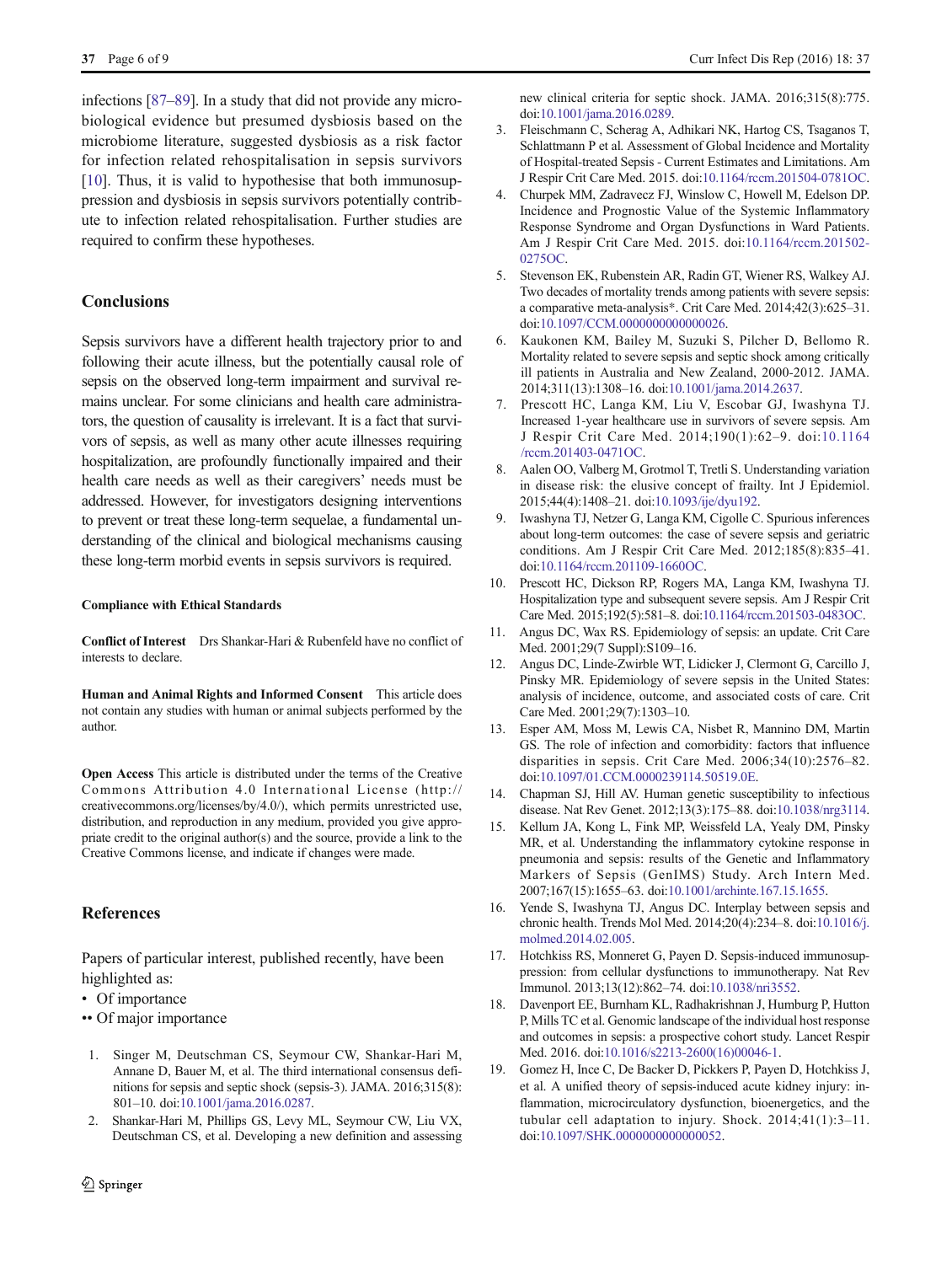- <span id="page-7-0"></span>20. Takasu O, Gaut JP, Watanabe E, To K, Fagley RE, Sato B, et al. Mechanisms of cardiac and renal dysfunction in patients dying of sepsis. Am J Respir Crit Care Med. 2013;187(5):509–17. doi:[10.1164/rccm.201211-1983OC](http://dx.doi.org/10.1164/rccm.201211-1983OC).
- 21. Lunney JR, Lynn J, Hogan C. Profiles of older medicare decedents. J Am Geriatr Soc. 2002;50(6):1108–12. doi:[10.1046/j.1532-](http://dx.doi.org/10.1046/j.1532-5415.2002.50268.x) [5415.2002.50268.x](http://dx.doi.org/10.1046/j.1532-5415.2002.50268.x).
- 22. Lunney JR, Lynn J, Foley DJ, Lipson S, Guralnik JM. Patterns of functional decline at the end of life. JAMA. 2003;289(18):2387–92. doi:[10.1001/jama.289.18.2387.](http://dx.doi.org/10.1001/jama.289.18.2387)
- 23. Lone NI, Walsh TS. Impact of intensive care unit organ failures on mortality during the five years after a critical illness. Am J Respir Crit Care Med. 2012;186(7):640–7. doi:[10.1164/rccm.201201-](http://dx.doi.org/10.1164/rccm.201201-0059OC) [0059OC](http://dx.doi.org/10.1164/rccm.201201-0059OC).
- 24. Yende S, D'Angelo G, Kellum JA, Weissfeld L, Fine J, Welch RD, et al. Inflammatory markers at hospital discharge predict subsequent mortality after pneumonia and sepsis. Am J Respir Crit Care Med. 2008;177(11):1242–7. doi[:10.1164/rccm.200712-1777](http://dx.doi.org/10.1164/rccm.200712-1777OC) [OC.](http://dx.doi.org/10.1164/rccm.200712-1777OC)
- 25.•• Shankar-Hari M, Ambler M, Mahalingasivam V, Jones A, Rowan K, Rubenfeld G. Evidence for a causal link between sepsis and long-term mortality: a systematic review of epidemiologic studies. Critical Care. 2016;20(1):101. This systematic review challenges the causal relationship between sepsis and long-term mortality. Highlights methodological issues in the literatures.
- 26.•• Yende S, Linde-Zwirble W, Mayr F, Weissfeld LA, Reis S, Angus DC. Risk of cardiovascular events in survivors of severe sepsis. Am J Respir Crit Care Med. 2014;189(9):1065–74. doi:[10.1164](http://dx.doi.org/10.1164/rccm.201307-1321OC) [/rccm.201307-1321OC.](http://dx.doi.org/10.1164/rccm.201307-1321OC) Landmark paper on cadiovascular events in sepsis survivors and value of control arms in determining attributable risk to sepsis.
- 27. McConnell S, Stuart EA, Devaney B. The truncation-by-death problem: what to do in an experimental evaluation when the outcome is not always defined. Eval Rev. 2008;32(2):157–86. doi[:10.1177/0193841X07309115.](http://dx.doi.org/10.1177/0193841X07309115)
- 28. Zhang JX, Iwashyna TJ, Christakis NA. The performance of different lookback periods and sources of information for charlson comorbidity adjustment in Medicare claims. Med Care. 1999;37(11): 1128–39.
- 29. Austin PC. An introduction to propensity score methods for reducing the effects of confounding in observational studies. Multivar Behav Res. 2011;46(3):399 – 424. doi: [10.1080](http://dx.doi.org/10.1080/00273171.2011.568786) [/00273171.2011.568786](http://dx.doi.org/10.1080/00273171.2011.568786).
- 30. Robins JM, Hernan MA, Brumback B. Marginal structural models and causal inference in epidemiology. Epidemiology. 2000;11(5): 550–60.
- 31. Hofler M. The Bradford Hill considerations on causality: a counterfactual perspective. Emerg Themes Epidemiol. 2005;2:11. doi:[10.1186/1742-7622-2-11.](http://dx.doi.org/10.1186/1742-7622-2-11)
- 32.• Prescott HC, Osterholzer JJ, Langa KM, Angus DC, Iwashyna TJ. Late mortality after sepsis: propensity matched cohort study. BMJ. 2016;353. doi:[10.1136/bmj.i2375.](http://dx.doi.org/10.1136/bmj.i2375) Highlights post-acute mortality in sepsis survivors using novel statistical methods.
- 33.• Ou SM, Chu H, Chao PW, Lee YJ, Kuo SC, Chen TJ, et al. Longterm mortality and major adverse cardiovascular events in sepsis survivors. A nationwide population-based study. Am J Respir Crit Care Med. 2016;194(2):209–17. doi[:10.1164/rccm.201510-2023](http://dx.doi.org/10.1164/rccm.201510-2023OC) [OC](http://dx.doi.org/10.1164/rccm.201510-2023OC). Highlights post acute mortality in sepsis survivors.
- 34. Funk MJ, Westreich D, Wiesen C, Sturmer T, Brookhart MA, Davidian M. Doubly robust estimation of causal effects. Am J Epidemiol. 2011;173(7):761–7. doi[:10.1093/aje/kwq439](http://dx.doi.org/10.1093/aje/kwq439).
- 35. Linder A, Guh D, Boyd JH, Walley KR, Anis AH, Russell JA. Long-term (10-year) mortality of younger previously healthy patients with severe sepsis/septic shock is worse than that of patients with nonseptic critical illness and of the general population. Crit

Care Med. 2014;42(10):2211-8. doi:[10.1097](http://dx.doi.org/10.1097/CCM.0000000000000503) [/CCM.0000000000000503](http://dx.doi.org/10.1097/CCM.0000000000000503).

- 36. Prescott HC, Langa KM, Iwashyna TJ. Readmission diagnoses after hospitalization for severe sepsis and other acute medical conditions. JAMA. 2015;313(10):1055–7. doi[:10.1001/jama.2015.1410](http://dx.doi.org/10.1001/jama.2015.1410).
- Jones TK, Fuchs BD, Small DS, Halpern SD, Hanish A, Umscheid CA, et al. Post-acute care use and hospital readmission after sepsis. Ann Am Thorac Soc. 2015;12(6):904–13. doi:[10.1513](http://dx.doi.org/10.1513/AnnalsATS.201411-504OC) [/AnnalsATS.201411-504OC](http://dx.doi.org/10.1513/AnnalsATS.201411-504OC).
- 38. Sun A, Netzer G, Small DS, Hanish A, Fuchs BD, Gaieski DF, et al. Association between index hospitalization and hospital readmission in sepsis survivors. Crit Care Med. 2016;44(3):478–87. doi[:10.1097/CCM.0000000000001464.](http://dx.doi.org/10.1097/CCM.0000000000001464)
- 39. Donnelly JP, Hohmann SF, Wang HE. Unplanned readmissions after hospitalization for severe sepsis at academic medical centeraffiliated hospitals. Crit Care Med. 2015;43(9):1916–27. doi[:10.1097/CCM.0000000000001147](http://dx.doi.org/10.1097/CCM.0000000000001147).
- 40. Chang DW, Tseng CH, Shapiro MF. Rehospitalizations following sepsis: common and costly. Crit Care Med. 2015;43(10):2085–93. doi[:10.1097/CCM.0000000000001159](http://dx.doi.org/10.1097/CCM.0000000000001159).
- 41. Ortego A, Gaieski DF, Fuchs BD, Jones T, Halpern SD, Small DS, et al. Hospital-based acute care use in survivors of septic shock. Crit Care Med. 2015;43(4):729-37. doi:[10.1097](http://dx.doi.org/10.1097/ccm.0000000000000693) [/ccm.0000000000000693](http://dx.doi.org/10.1097/ccm.0000000000000693).
- 42. Goodwin AJ, Rice DA, Simpson KN, Ford DW. Frequency, cost, and risk factors of readmissions among severe sepsis survivors. Crit Care Med. 2015;43(4):738-46. doi:[10.1097](http://dx.doi.org/10.1097/CCM.0000000000000859) [/CCM.0000000000000859](http://dx.doi.org/10.1097/CCM.0000000000000859).
- 43. Zilberberg MD, Shorr AF, Micek ST, Kollef MH. Risk factors for 30-day readmission among patients with culture-positive severe sepsis and septic shock: a retrospective cohort study. J Hosp Med. 2015;10(10):678–85. doi:[10.1002/jhm.2420](http://dx.doi.org/10.1002/jhm.2420).
- 44. Borzecki AM, Chen Q, Restuccia J, Mull HJ, Shwartz M, Gupta K et al. Do pneumonia readmissions flagged as potentially preventable by the 3M PPR software have more process of care problems? A cross-sectional observational study. BMJ Qual Saf. 2015. doi[:10.1136/bmjqs-2014-003911](http://dx.doi.org/10.1136/bmjqs-2014-003911).
- 45.•• Krumholz HM, Lin Z, Keenan PS, Chen J, Ross JS, Drye EE, et al. Relationship between hospital readmission and mortality rates for patients hospitalized with acute myocardial infarction, heart failure, or pneumonia. JAMA. 2013;309(6):587–93. doi:[10.1001](http://dx.doi.org/10.1001/jama.2013.333) [/jama.2013.333.](http://dx.doi.org/10.1001/jama.2013.333) Landmark paper on readmissions literature.
- 46. Wang T, Derhovanessian A, De Cruz S, Belperio JA, Deng JC, Hoo GS. Subsequent infections in survivors of sepsis: epidemiology and outcomes. J Intensive Care Med. 2014;29(2):87–95. doi[:10.1177](http://dx.doi.org/10.1177/0885066612467162) [/0885066612467162.](http://dx.doi.org/10.1177/0885066612467162)
- 47. Ehlenbach WJ, Hough CL, Crane PK, Haneuse SJ, Carson SS, Curtis JR, et al. Association between acute care and critical illness hospitalization and cognitive function in older adults. JAMA. 2010;303(8):763–70. doi:[10.1001/jama.2010.167.](http://dx.doi.org/10.1001/jama.2010.167)
- 48. Mathews SB, Arnold SE, Epperson CN. Hospitalization and cognitive decline: can the nature of the relationship be deciphered? Am J Geriatr Psychiatry. 2014;22(5):465–80. doi:[10.1016/j.](http://dx.doi.org/10.1016/j.jagp.2012.08.012) [jagp.2012.08.012.](http://dx.doi.org/10.1016/j.jagp.2012.08.012)
- 49. Iwashyna TJ, Ely EW, Smith DM, Langa KM. Long-term cognitive impairment and functional disability among survivors of severe sepsis. JAMA. 2010;304(16):1787–94. doi:[10.1001](http://dx.doi.org/10.1001/jama.2010.1553) [/jama.2010.1553](http://dx.doi.org/10.1001/jama.2010.1553).
- 50.•• Shah FA, Pike F, Alvarez K, Angus D, Newman AB, Lopez O, et al. Bidirectional relationship between cognitive function and pneumonia. Am J Respir Crit Care Med. 2013;188(5):586–92. doi:[10.1164](http://dx.doi.org/10.1164/rccm.201212-2154OC) [/rccm.201212-2154OC](http://dx.doi.org/10.1164/rccm.201212-2154OC). Important paper that addresses challenges with pre-illness cognitive decline and pneumonia.
- 51. Davydow DS, Hough CL, Zivin K, Langa KM, Katon WJ. Depression and risk of hospitalization for pneumonia in a cohort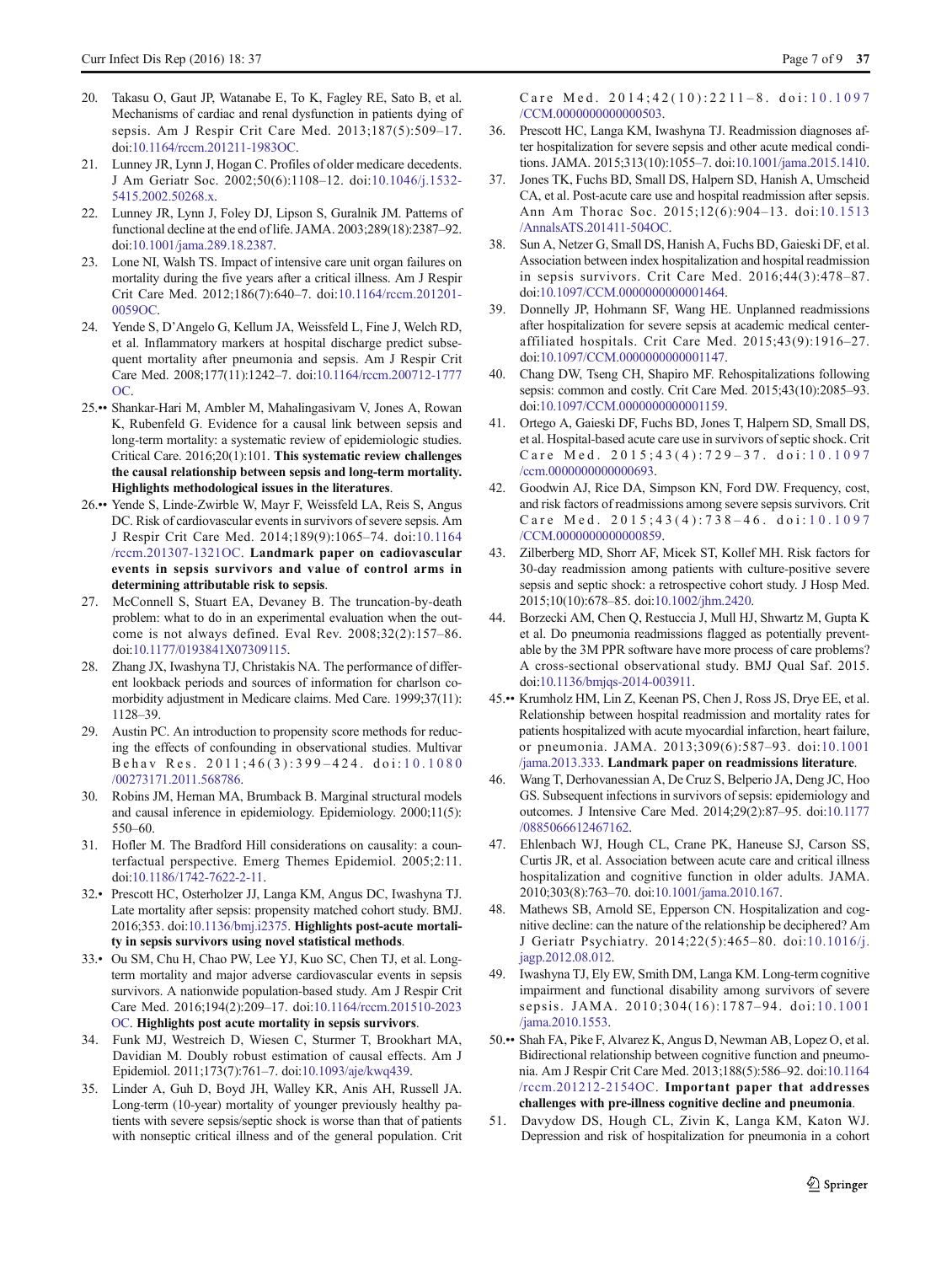<span id="page-8-0"></span>study of older Americans. J Psychosom Res. 2014;77(6):528–34. doi:[10.1016/j.jpsychores.2014.08.002](http://dx.doi.org/10.1016/j.jpsychores.2014.08.002).

- 52. Davydow DS, Hough CL, Langa KM, Iwashyna TJ. Symptoms of depression in survivors of severe sepsis: a prospective cohort study of older Americans. Am J Geriatr Psychiatry. 2013;21(9):887-97. doi:10.1016/j.jagp.2013.01.017. 10.1097/JGP.0b013e31825c0aed.
- 53.• Klein Klouwenberg PM, Zaal IJ, Spitoni C, Ong DS, van der Kooi AW, Bonten MJ, et al. The attributable mortality of delirium in critically ill patients: prospective cohort study. BMJ. 2014;349: g6652. doi[:10.1136/bmj.g6652](http://dx.doi.org/10.1136/bmj.g6652). Conceptual paper exploring acute delerium and attributable mortality.
- 54. Wolters AE, van Dijk D, Pasma W, Cremer OL, Looije MF, de Lange DW, et al. Long-term outcome of delirium during intensive care unit stay in survivors of critical illness: a prospective cohort study. Crit Care. 2014;18(3):R125. doi:[10.1186/cc13929](http://dx.doi.org/10.1186/cc13929).
- 55. Girard TD, Jackson JC, Pandharipande PP, Pun BT, Thompson JL, Shintani AK, et al. Delirium as a predictor of long-term cognitive impairment in survivors of critical illness. Crit Care Med. 2010;38(7):1513–20. doi:[10.1097/CCM.0b013e3181e47be1.](http://dx.doi.org/10.1097/CCM.0b013e3181e47be1)
- 56. Popp J. Delirium and cognitive decline: more than a coincidence. Curr Opin Neurol. 2013;26(6):634–9. doi:[10.1097](http://dx.doi.org/10.1097/wco.0000000000000030) [/wco.0000000000000030](http://dx.doi.org/10.1097/wco.0000000000000030).
- 57. Tsuruta R, Oda Y. A clinical perspective of sepsis-associated delirium. J Intensive Care. 2016;4(1):1–7. doi:[10.1186/s40560-016-](http://dx.doi.org/10.1186/s40560-016-0145-4) [0145-4](http://dx.doi.org/10.1186/s40560-016-0145-4).
- 58. Jones RN, Manly J, Glymour MM, Rentz DM, Jefferson AL, Stern Y. Conceptual and measurement challenges in research on cognitive reserve. J Int Neuropsychol Soc. 2011;17(4):593–601. doi[:10.1017](http://dx.doi.org/10.1017/s1355617710001748) [/s1355617710001748.](http://dx.doi.org/10.1017/s1355617710001748)
- 59. Corrales-Medina VF, Alvarez KN, Weissfeld LA, Angus DC, Chirinos JA, Chang CC, et al. Association between hospitalization for pneumonia and subsequent risk of cardiovascular disease. JAMA. 2015;313(3):264–74. doi[:10.1001/jama.2014.18229](http://dx.doi.org/10.1001/jama.2014.18229).
- 60. Dalager-Pedersen M, Sogaard M, Schonheyder HC, Nielsen H, Thomsen RW. Risk for myocardial infarction and stroke after community-acquired bacteremia: a 20-year population-based cohort study. Circulation. 2014;129(13):1387–96. doi:[10.1161](http://dx.doi.org/10.1161/circulationaha.113.006699) [/circulationaha.113.006699](http://dx.doi.org/10.1161/circulationaha.113.006699).
- 61. Mejer N, Gotland N, Uhre ML, Westh H, Schonheyder HC, Petersen A, et al. Increased risk of arterial thromboembolic events after Staphylococcus aureus bacteremia: a matched cohort study. J Infect. 2015;71(2):167–78. doi[:10.1016/j.jinf.2015.03.010.](http://dx.doi.org/10.1016/j.jinf.2015.03.010)
- 62. Winters BD, Eberlein M, Leung J, Needham DM, Pronovost PJ, Sevransky JE. Long-term mortality and quality of life in sepsis: a systematic review. Crit Care Med. 2010;38(5):1276–83. doi:[10.1097/CCM.0b013e3181d8cc1d.](http://dx.doi.org/10.1097/CCM.0b013e3181d8cc1d)
- 63. Nesseler N, Defontaine A, Launey Y, Morcet J, Malledant Y, Seguin P. Long-term mortality and quality of life after septic shock: a follow-up observational study. Intensive Care Med. 2013;39(5): 881–8. doi[:10.1007/s00134-013-2815-1](http://dx.doi.org/10.1007/s00134-013-2815-1).
- 64. Uthbertson BH, Elders A, Hall S, Taylor J, MacLennan G, Mackirdy F, et al. Mortality and quality of life in the five years after severe sepsis. Crit Care. 2013;17(2):R70. doi:[10.1186/cc12616](http://dx.doi.org/10.1186/cc12616).
- 65. Yende S, Austin S, Rhodes A, Finfer S, Opal S, Thompson T et al. Long-Term Quality of Life Among Survivors of Severe Sepsis: Analyses of Two International Trials. Crit Care Med. 2016. doi:[10.1097/CCM.0000000000001658](http://dx.doi.org/10.1097/CCM.0000000000001658).
- 66. Heyland DK, Hopman W, Coo H, Tranmer J, McColl MA. Longterm health-related quality of life in survivors of sepsis. Short Form 36: a valid and reliable measure of health-related quality of life. Crit Care Med. 2000;28(11):3599–605.
- 67. Granja C, Dias C, Costa-Pereira A, Sarmento A. Quality of life of survivors from severe sepsis and septic shock may be similar to that of others who survive critical illness. Crit Care. 2004;8(2):R91–8. doi:[10.1186/cc2818](http://dx.doi.org/10.1186/cc2818).
- 68. Orwelius L, Lobo C, Teixeira Pinto A, Carneiro A, Costa-Pereira A, Granja C. Sepsis patients do not differ in health-related quality of life compared with other ICU patients. Acta Anaesthesiol Scand. 2013;57(9):1201–5. doi:[10.1111/aas.12164.](http://dx.doi.org/10.1111/aas.12164)
- 69. Feemster LC, Cooke CR, Rubenfeld GD, Hough CL, Ehlenbach WJ, Au DH et al. The Influence of Hospitalization or ICU Admission on Declines in Health-Related Quality of Life. Ann Am Thorac Soc. 2014. doi[:10.1513/AnnalsATS.201404-172OC.](http://dx.doi.org/10.1513/AnnalsATS.201404-172OC)
- 70. Esper AM, Martin GS. The impact of comorbid [corrected] conditions on critical illness. Crit Care Med. 2011;39(12):2728–35. doi[:10.1097/CCM.0b013e318236f27e.](http://dx.doi.org/10.1097/CCM.0b013e318236f27e)
- 71. Lopez-Otin C, Blasco MA, Partridge L, Serrano M, Kroemer G. The hallmarks of aging. Cell. 2013;153(6):1194–217. doi[:10.1016](http://dx.doi.org/10.1016/j.cell.2013.05.039) [/j.cell.2013.05.039](http://dx.doi.org/10.1016/j.cell.2013.05.039).
- 72. Weiterer S, Uhle F, Lichtenstern C, Siegler BH, Bhuju S, Jarek M, et al. Sepsis induces specific changes in histone modification patterns in human monocytes. PLoS One. 2015;10(3):e0121748. doi[:10.1371/journal.pone.0121748.](http://dx.doi.org/10.1371/journal.pone.0121748)
- 73. Bomsztyk K, Mar D, An D, Sharifian R, Mikula M, Gharib SA, et al. Experimental acute lung injury induces multi-organ epigenetic modifications in key angiogenic genes implicated in sepsisassociated endothelial dysfunction. Crit Care. 2015;19:225. doi[:10.1186/s13054-015-0943-4](http://dx.doi.org/10.1186/s13054-015-0943-4).
- 74. Bataille A, Galichon P, Ziliotis M-J, Sadia I, Hertig A. Epigenetic changes during sepsis: on your marks! Crit Care. 2015;19:358. doi[:10.1186/s13054-015-1068-5](http://dx.doi.org/10.1186/s13054-015-1068-5).
- 75. Venet F, Lukaszewicz AC, Payen D, Hotchkiss R, Monneret G. Monitoring the immune response in sepsis: a rational approach to administration of immunoadjuvant therapies. Curr Opin Immunol. 2013;25(4):477–83. doi:[10.1016/j.](http://dx.doi.org/10.1016/j.coi.2013.05.006) [coi.2013.05.006](http://dx.doi.org/10.1016/j.coi.2013.05.006).
- 76. Singer BH, Newstead MW, Zeng X, Cooke CL, Thompson RC, Singer K, et al. Cecal ligation and puncture results in long-term central nervous system myeloid inflammation. PLoS One. 2016;11(2):e0149136. doi[:10.1371/journal.pone.0149136](http://dx.doi.org/10.1371/journal.pone.0149136).
- 77. Chavan SS, Huerta PT, Robbiati S, Valdes-Ferrer SI, Ochani M, Dancho M, et al. HMGB1 mediates cognitive impairment in sepsis survivors. Mol Med. 2012;18:930-7. doi:[10.2119](http://dx.doi.org/10.2119/molmed.2012.00195) [/molmed.2012.00195.](http://dx.doi.org/10.2119/molmed.2012.00195)
- 78. Dal-Pizzol F, Pasquali M, Quevedo J, Gelain DP, Moreira JC. Is there a role for high mobility group box 1 and the receptor for advanced glycation end products in the genesis of long-term cognitive impairment in sepsis survivors? Mol Med. 2012;18:1357-8; author reply 9. doi[:10.2119/molmed.2012.00317](http://dx.doi.org/10.2119/molmed.2012.00317).
- 79. Kaynar A, Yende S, Zhu L, Frederick D, Chambers R, Burton C, et al. Effects of intra-abdominal sepsis on atherosclerosis in mice. Crit Care. 2014;18(5):469.
- 80. Sweeney TE, Shidham A, Wong HR, Khatri P. A comprehensive time-course-based multicohort analysis of sepsis and sterile inflammation reveals a robust diagnostic gene set. Sci Transl Med. 2015;7(287):287ra71. doi:[10.1126/scitranslmed.aaa5993.](http://dx.doi.org/10.1126/scitranslmed.aaa5993)
- 81. Xiao W, Mindrinos MN, Seok J, Cuschieri J, Cuenca AG, Gao H, et al. A genomic storm in critically injured humans. J Exp Med. 2011;208(13):2581–90. doi:[10.1084/jem.20111354.](http://dx.doi.org/10.1084/jem.20111354)
- 82. van Vught LA, Klein Klouwenberg PM, Spitoni C, Scicluna BP, Wiewel MA, Horn J, et al. Incidence, risk factors, and attributable mortality of secondary infections in the intensive care unit after admission for sepsis. JAMA. 2016;315(14):1469–79. doi[:10.1001](http://dx.doi.org/10.1001/jama.2016.2691) [/jama.2016.2691](http://dx.doi.org/10.1001/jama.2016.2691).
- 83. Arens C, Bajwa SA, Koch C, Siegler BH, Schneck E, Hecker A, et al. Sepsis-induced long-term immune paralysis—results of a descriptive, explorative study. Crit Care. 2016;20(1):93. doi:[10.1186](http://dx.doi.org/10.1186/s13054-016-1233-5) [/s13054-016-1233-5](http://dx.doi.org/10.1186/s13054-016-1233-5).
- 84. Boomer JS, To K, Chang KC, Takasu O, Osborne DF, Walton AH, et al. Immunosuppression in patients who die of sepsis and multiple